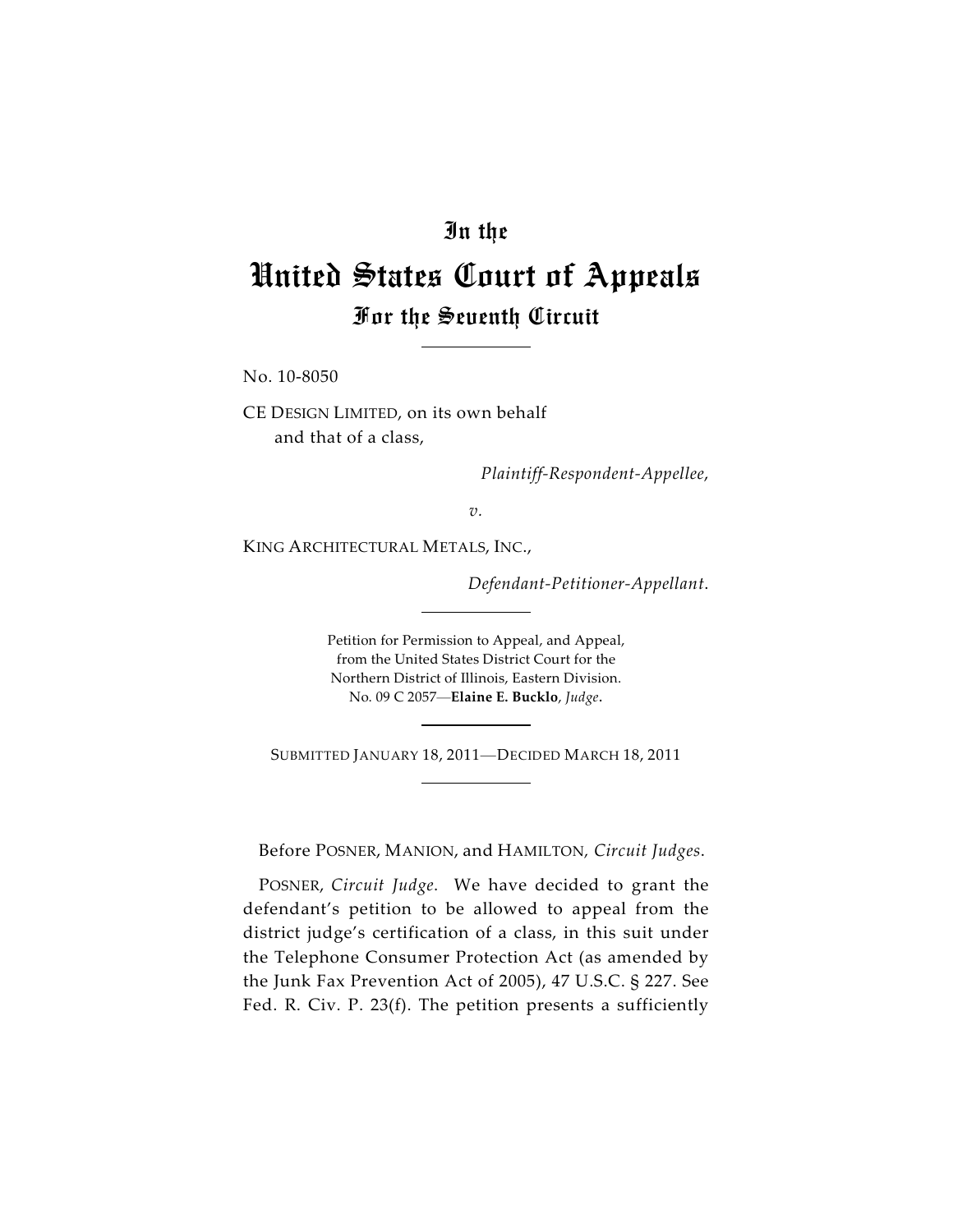novel and important issue concerning class action practice to justify our allowing the appeal. And because the petition and the response are adequate substitutes for briefs and there is a voluminous record, compiled in the district court, to assist us in our consideration of the appeal, we shall not delay the litigation further by requesting additional briefing.

Review of a decision to certify a class is deferential, *Ervin v. OS Restaurant Services, Inc.*, No. 09-3029, 2011 WL 135708, at \*4 (7th Cir. Jan. 18, 2011), but "deferential" doesn't mean "abject." *Parker v. Astrue*, 597 F.3d 920, 921 (7th Cir. 2010). A class "may only be certified if the trial court is satisfied, *after a rigorous analysis*, that the prerequisites of Rule 23(a) have been satisfied." *General Telephone Co. v. Falcon*, 457 U.S. 147, 161 (1982) (emphasis added); see also, e.g., *In re Schering Plough Corp. ERISA Litigation*, 589 F.3d 585, 595-96 (3d Cir. 2009). Certification as a class action can coerce a defendant into settling on highly disadvantageous terms regardless of the merits of the suit. 1998 Advisory Committee Notes to Fed. R. Civ. P. 23(f) ("an order granting certification . . . may force a defendant to settle rather than incur the costs of defending a class action and run the risk of potentially ruinous liability"); *Blair v. Equifax Check Services, Inc.*, 181 F.3d 832, 834 (7th Cir. 1999) ("a grant of class status can put considerable pressure on the defendant to settle, even when the plaintiff's probability of success on the merits is slight"); *Hartford Accident & Indemnity Co. v. Beaver*, 466 F.3d 1289, 1294 (11th Cir. 2006); *In re Visa Check/MasterMoney Antitrust Litigation*, 280 F.3d 124, 145 (2d Cir. 2001). This is a useful reminder in the present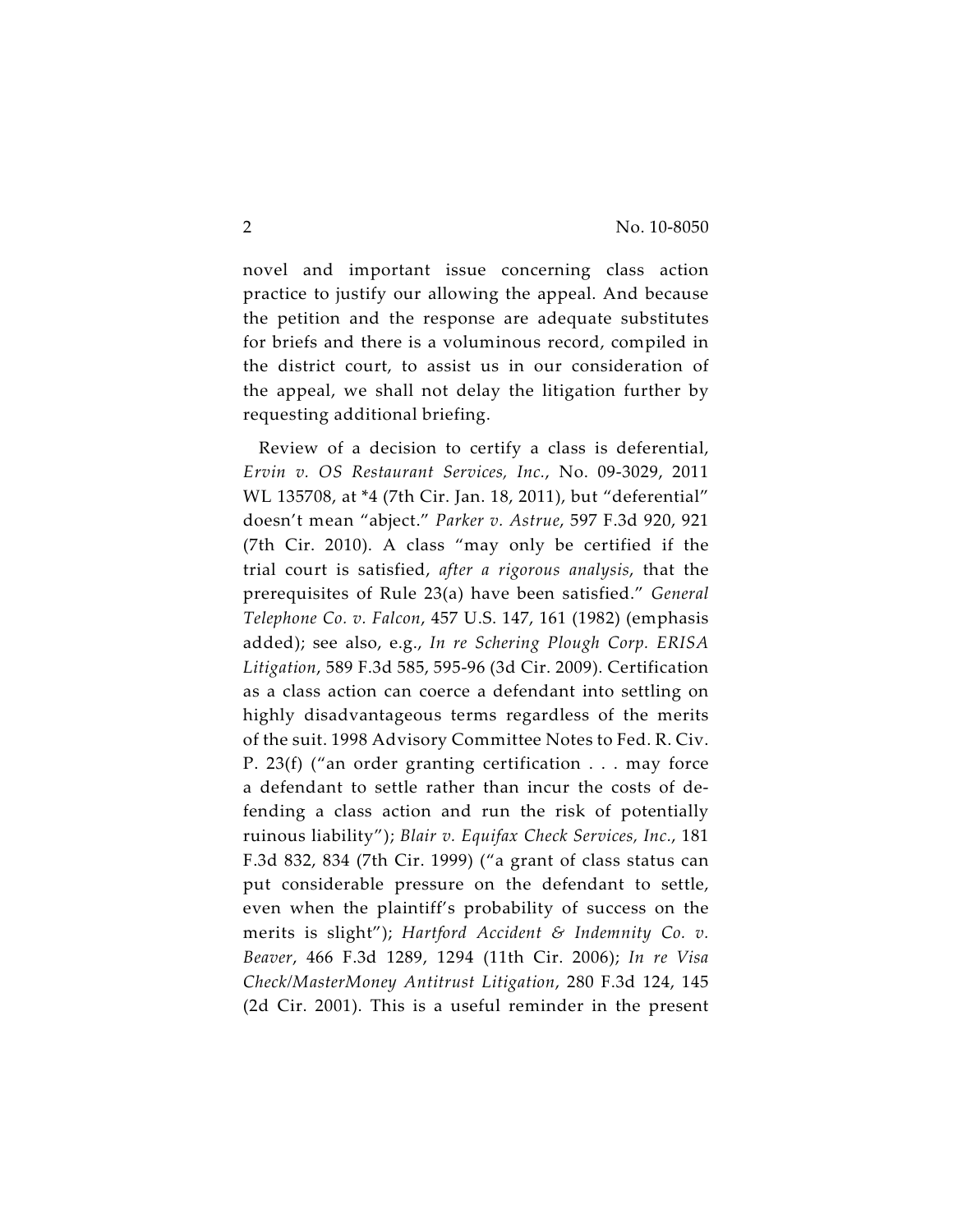case because, as we'll see, the Telephone Consumer Protection Act makes violators strictly liable for cumulatively very heavy statutory penalties.

The need for rigorous analysis of a motion to certify a class is for the protection not of defendants alone but of the class members as well, especially given our court's recent movement toward allowing a prospective class only one real chance for the class to be certified; for we have directed district courts that have denied certification to enjoin efforts in other jurisdictions to certify essentially the same classes. *Thorogood v. Sears, Roebuck & Co.*, 624 F.3d 842, 850-52 (7th Cir. 2010). Denial of certification may be as heavy a blow to the class as grant of certification is to the defendant.

So far as relates to this case, the Telephone Consumer Protection Act forbids "unsolicited" fax advertisements. 47 U.S.C. § 227(b)(2)(C). Such advertisements ("junk faxes," as they are called) consume the recipient's paper and ink without his consent and are thus a source of irritation that has given rise to the statutory prohibition. *Resource Bankshares Corp. v. St. Paul Mercury Ins. Co.*, 407 F.3d 631, 639 (4th Cir. 2005); *Missouri ex rel. Nixon v. American Blast Fax, Inc.*, 323 F.3d 649, 654-55 (8th Cir. 2003); *Destination Ventures, Ltd. v. FCC*, 46 F.3d 54, 56 (9th Cir. 1995). CE Design—a small civil engineering firm in the Chicago area that, unusually for a business firm, is an avid class-action plaintiff—has filed at least 150 class action suits under the Telephone Consumer Protection Act, according to its president, John J. Pezl. Every time CE receives what it considers an unsolicited fax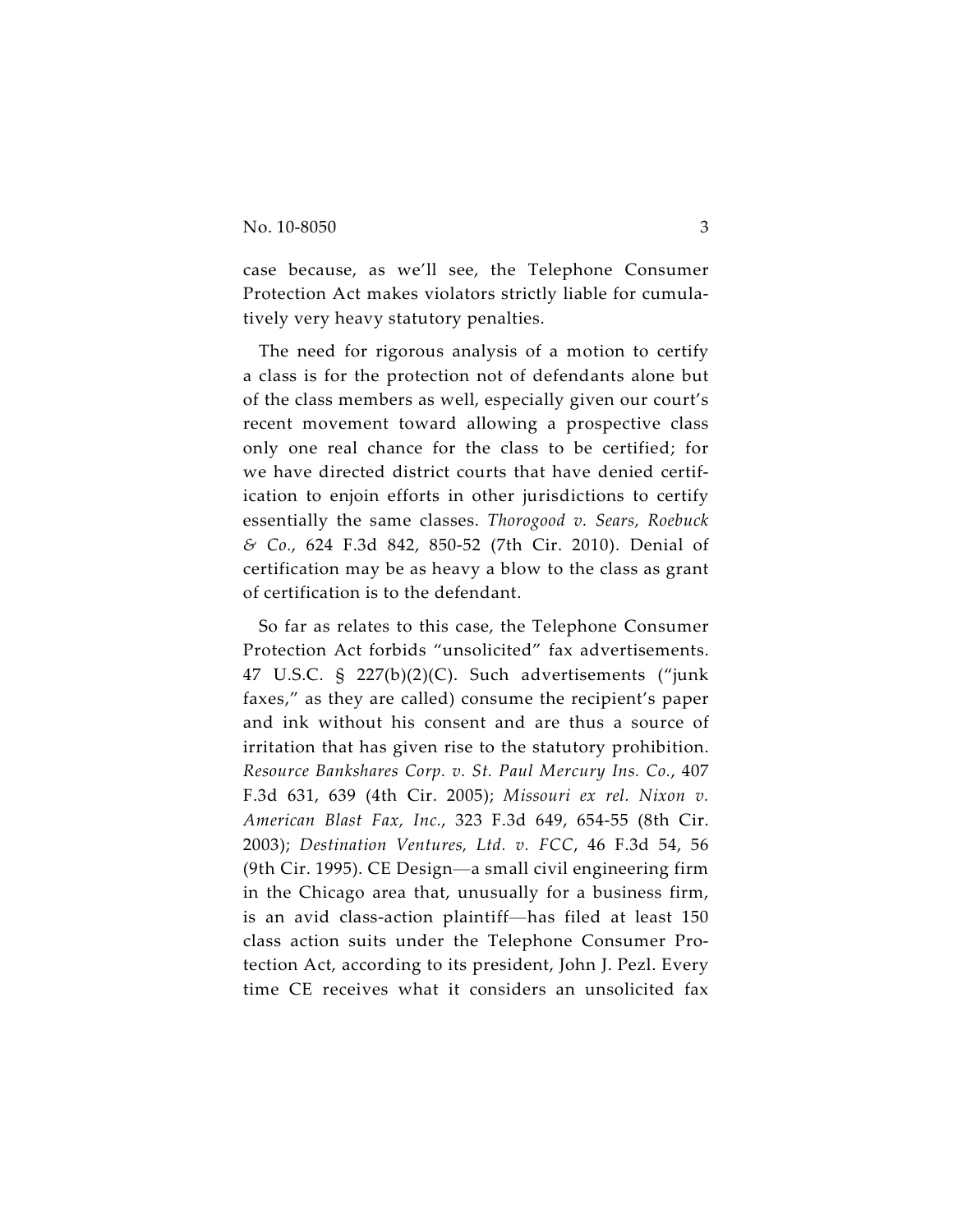advertisement, Pezl sends it to the class action firm with which he works (and which represents CE in other matters as well).

It seems odd that a business firm would want to bring junk-fax suits, and especially odd that a civil engineering firm would want to sue a manufacturer of metal building components (King Architectural Metals, the defendant) for advertising its building components to the firm. Civil engineers advise their customers on such products and thus are indirect customers of companies like King. And it's not as if King inundated CE with faxed ads; there were only two, each of only one page. But CE's business model combines selling civil engineering services with filing class action junk-fax suits, and it's not unlawful to be a professional class action plaintiff. *Murray v. GMAC Mortgage Corp*., 434 F.3d 948, 954 (7th Cir. 2006). Indeed, an experienced plaintiff in such an action may be able to ensure that class counsel act as faithful agents of the class. *Id.* That is a common problem in class action litigation because often no member of the class has a significant financial stake—which may be the very reason that the suit is being brought as a class action.

What is a matter for concern is that Pezl, who has been deposed in (so far as he can recall) 20 of his company's suits, has engendered doubts about his truthfulness. *CE Design v. Beaty Construction, Inc.*, No. 07 C 3340, 2009 WL 192481, at \*6, \*7 n. 3 (N.D. Ill. Jan. 26, 2009). He did so in the present suit. Although the district judge remarked that what she euphemistically called a "dis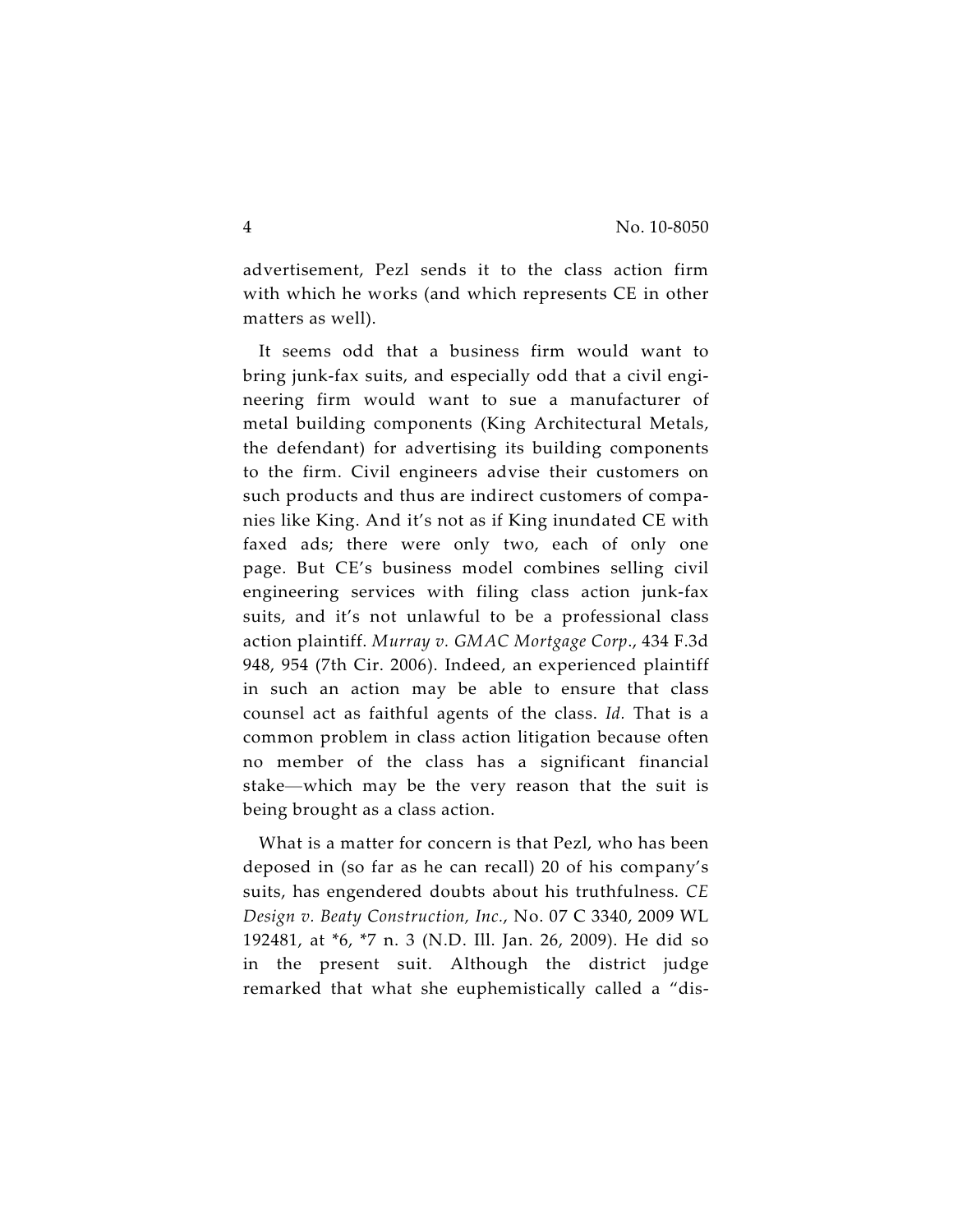crepancy" in Pezl's deposition was "immaterial" to the issue of certification, it was immaterial just to the view she took of it; Pezl couldn't have known what that view would be when he testified to having been unaware that by giving CE's fax number to the *Blue Book* (of which more shortly) he had expressly authorized the other subscribers, who include King, to "communicate" with CE by fax. The accuracy of that testimony is, as we shall see, an important issue in deciding whether he is a proper representative of the class; the district judge missed its importance.

During a period of about a month in 2009, King faxed some 500,000 ads; it was its first fax marketing campaign (and, we're guessing, its last). The certified class includes those recipients who had not given express permission to receive faxed advertisements, unless they had been King's customers or had an established business relationship with it. CE contends that the vast majority of the faxes do not fall within any exception created by the Act. If that is true, then because statutory damages are \$500 per violation, 47 U.S.C. § 227(b)(3)(B) and can be trebled if the court finds that the violation was willful or knowing,  $\S$  227(b)(3)(C)—King is facing a very large potential liability. (Some statutes, such as the Fair Debt Collection Practices Act and the Truth in Lending Act, cap damages, 15 U.S.C. §§ 1640(a)(2)(B), 1692k(a)(2)(B)(ii). The Telephone Consumer Protection Act does not.) That is relevant, as explained earlier, to the need for a rigorous analysis of whether to certify a class.

King makes a number of arguments against certification, but only those relating to the linked issues of the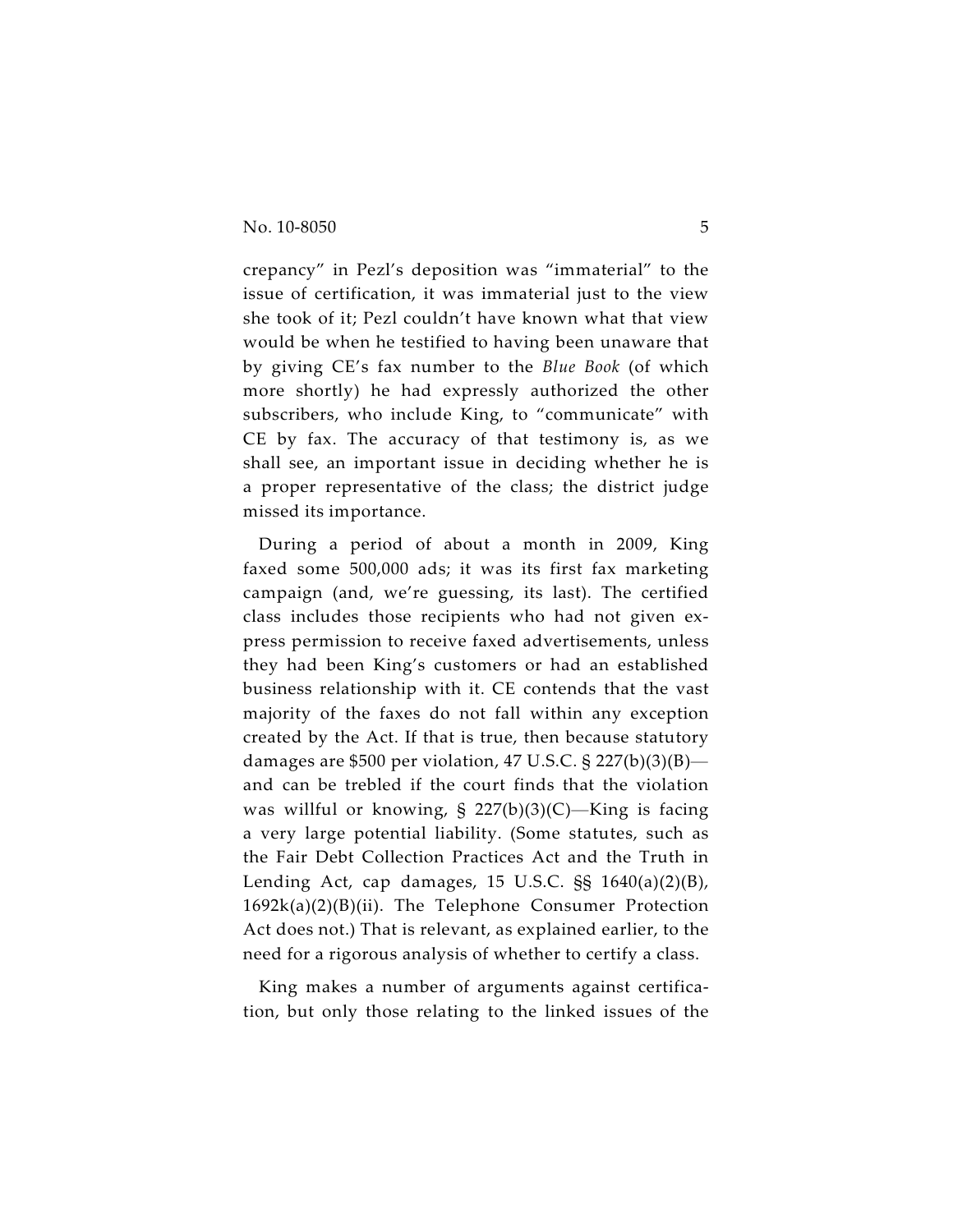typicality of CE's claim (see Fed. R. Civ. P. 23(a)(3); *Harper v. Sheriff of Cook County*, 581 F.3d 511, 513 (7th Cir. 2009); *Muro v. Target Corp.*, 580 F.3d 485, 492 (7th Cir. 2009)), and the adequacy of CE's representation of the class, have sufficient merit to warrant discussion.

A class is disserved if its representative's claim is not typical of the claims of the class members, for then if his claim fails, though claims of other class members may be valid, the suit will at the least be delayed by the scramble to find a new class representative. Alternatively, a class representative's atypical claim may prevail on grounds unavailable to the other class members, leaving them in the lurch.

In many cases, including this one, the requirement of typicality merges with the further requirement that the class representative "will fairly and adequately protect the interests of the class." Fed. R. Civ. P. 23(a)(4); see *J.H. Cohn & Co. v. American Appraisal Associates, Inc.*, 628 F.2d 994, 999 (7th Cir. 1980). In light of the statement in *Wagner v. NutraSweet Co.*, 95 F.3d 527, 534 (7th Cir. 1996), that "typicality under Rule  $23(a)(3)$  should be determined with reference to the company's actions, not with respect to particularized defenses it might have against certain class members," we'll focus our analysis on adequacy. CE cannot be an adequate representative of the class of unconsenting recipients of King Architectural Metals' faxes if it is subject to a defense that couldn't be sustained against other class members, as in *Koos v. First National Bank of Peoria*, 496 F.2d 1162, 1164-65 (7th Cir. 1974), or if Pezl is not credible on the key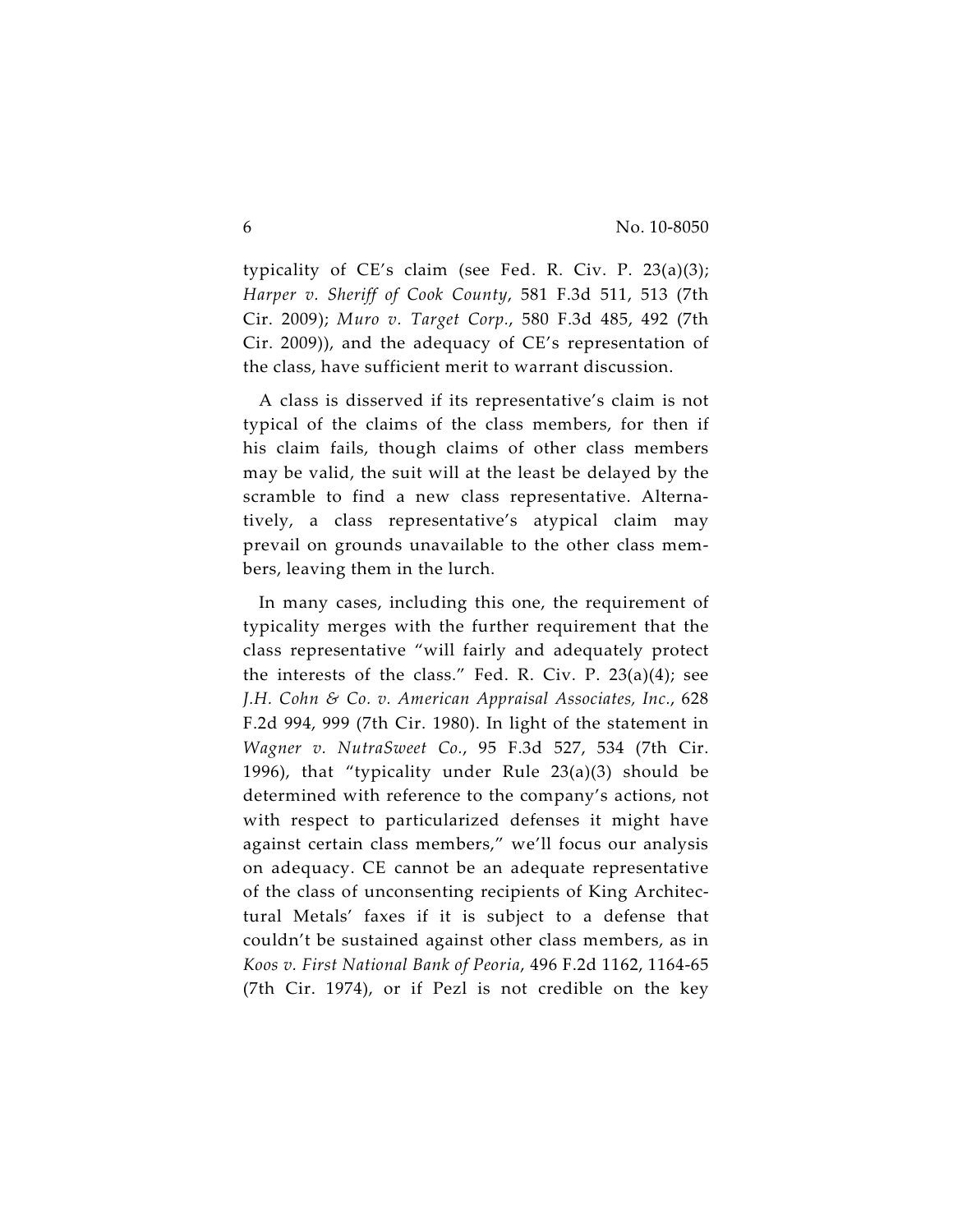question of whether CE invited or permitted the faxed advertisements about which it now complains. (If it did, its claim fails.) But it is important to distinguish between adequacy of representation and the merits of the suit. The merits are not before the appellate court when the court is reviewing the district court's certification of the class. *Schleicher v. Wendt*, 618 F.3d 679, 686-88 (7th Cir. 2010); *Murray v. GMAC Mortgage Corp.*, *supra*, 434 F.3d at 954. The only question we can consider is whether, however meritorious the suit itself may be, the claim of the class representative may be subject to a defense (that of consent to be faxed ads) that makes it an inappropriate representative of the class because other class members may not be subject to the same defense, or perhaps to any defense.

The Act defines an "unsolicited advertisement" as "any material advertising the commercial availability or quality of any property, goods, or services which is transmitted to any person without that person's prior express invitation or permission, in writing or otherwise." 47 U.S.C. § 227(a)(5). King argues that CE gave it "express invitation or permission" to fax advertisements to it. CE posted its fax number on its website, and next to it the phrase "Contact Us." More important, it signed a form that both authorized the publication of its fax number in the *Blue Book of Building and Construction*—a print and (mainly) online directory similar to the Yellow Pages but aimed at firms in the building industry—and authorized the other subscribers to the *Blue Book*, such as King, to "communicate" with it, including via fax. For the *Blue Book* states that "by supplying The Blue Book with your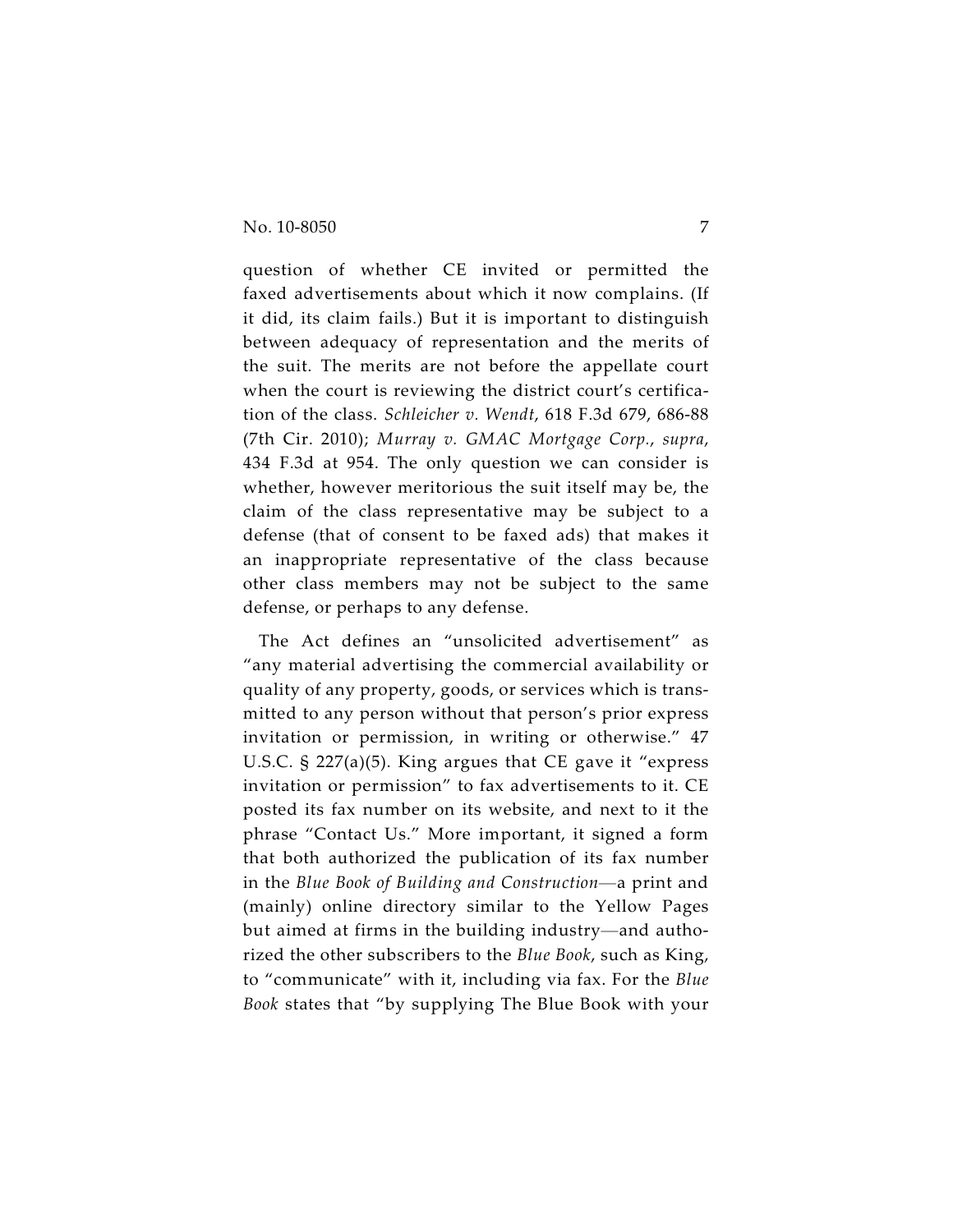fax and e-mail address, you agree to have The Blue Book *and users of The Blue Book services* communicate with you *via fax* or e-mail" (emphasis added).

Whether the website plus the *Blue Book* form added up to CE's consenting for King to fax advertisements to it presents a question that neither the statute nor the case law, nor the interpretation of the statute by the Federal Communications Commission, answers. The only appellate decision dealing with the question appears to be *Travel 100 Group, Inc. v. Mediterranean Shipping Co. (USA) Inc*., 889 N.E.2d 781, 788-90 (Ill. App. 2008). It interprets "express invitation or permission" broadly enough to support King's position, but the facts were quite different from those of this case.

Civil engineering firms are direct or indirect customers of sellers of building components, and why else would those sellers want to "communicate" with civil engineers by fax except to advertise their wares to them? In this age of email and other Internet communication systems, faxes are used by businesses for little else besides advertising. King claims without contradiction that many of its faxed advertisements were faxed to companies or individuals that had asked it for catalogs and other sales materials. Catalogs and other mailed sales materials are just other advertising media. They don't use the recipient's paper and ink, but a recipient who is in the building business probably doesn't care about the form in which potential suppliers communicate with it or the expense of receiving a fax. Fax paper and ink used to be expensive but are no longer.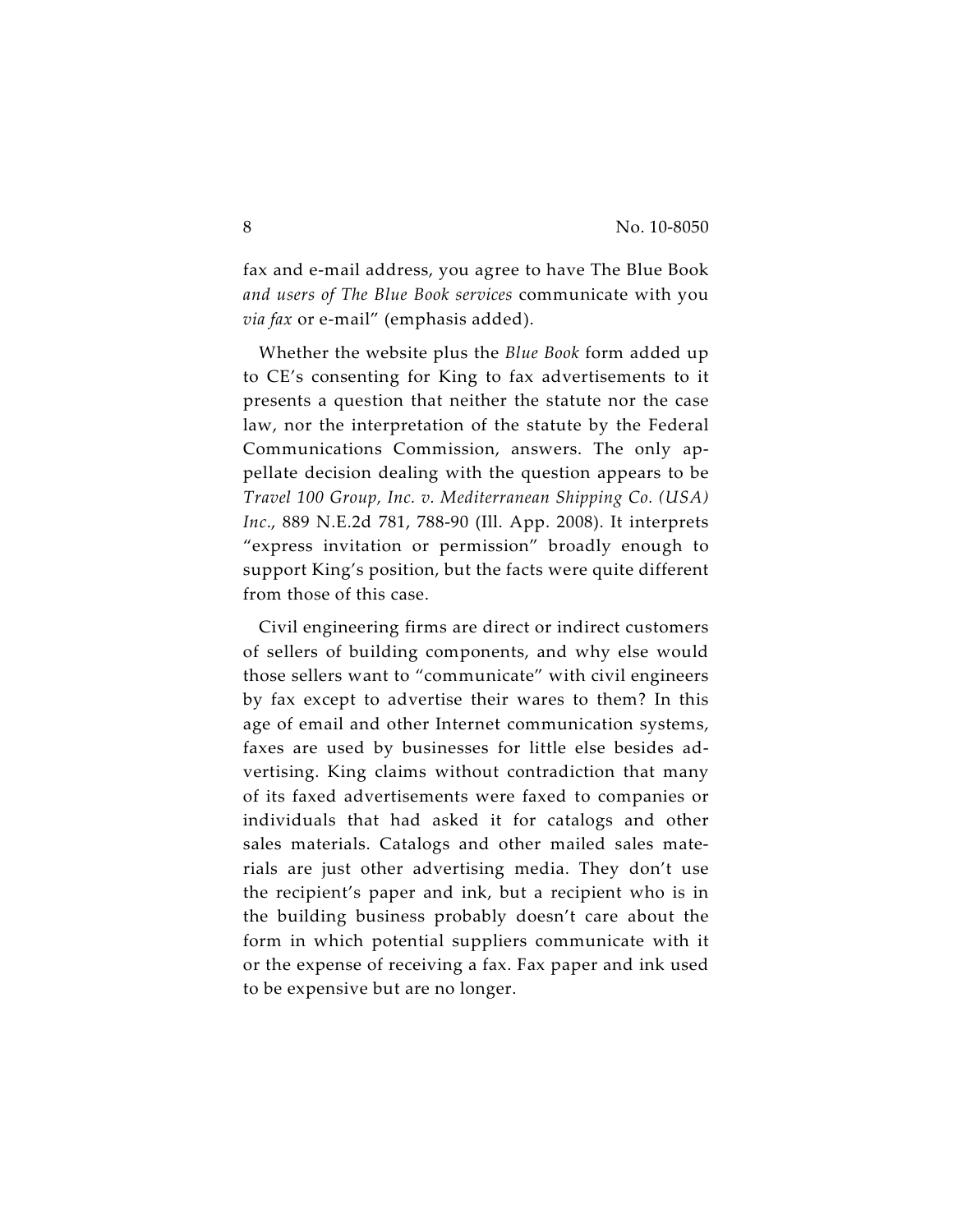"The presence of even an arguable defense peculiar to the named plaintiff or a small subset of the plaintiff class may destroy the required typicality of the class as well as bring into question the adequacy of the named plaintiff's representation. The fear is that the named plaintiff will become distracted by the presence of a possible defense applicable only to him so that the representation of the rest of the class will suffer." *J.H. Cohn & Co. v. American Appraisal Associates, Inc.*, *supra*, 628 F.2d at 999 (citation omitted). A named plaintiff who has serious credibility problems or who is likely to devote too much attention to rebutting an individual defense may not be an adequate class representative. See, e.g., *Koos v. First National Bank of Peoria*, *supra*, 496 F.2d at 1164-65; *Schleicher v. Wendt*, 2009 WL 761157, at \*3 (S.D. Ind. March 20, 2009), affirmed on other grounds, 618 F.3d 679 (7th Cir. 2010).

By giving its fax number to the *Blue Book* for publication, CE publicized the number to the *Blue Book*'s other subscribers. The *Blue Book* brings together companies in construction, civil engineering, and architecture to facilitate their marketing to one another. Pezl's testimony that he was unaware that he had authorized publication of CE's fax number in the *Blue Book* is both difficult to credit, as the district judge acknowledged, and, if disbelieved, could be thought evidence of Pezl's fearing that the publication of CE's fax number could indeed be construed as permission to fax ads to that number. The legend "Contact Us" next to CE's fax number on the company's website could be thought to reinforce an inference of permission from the publication of the fax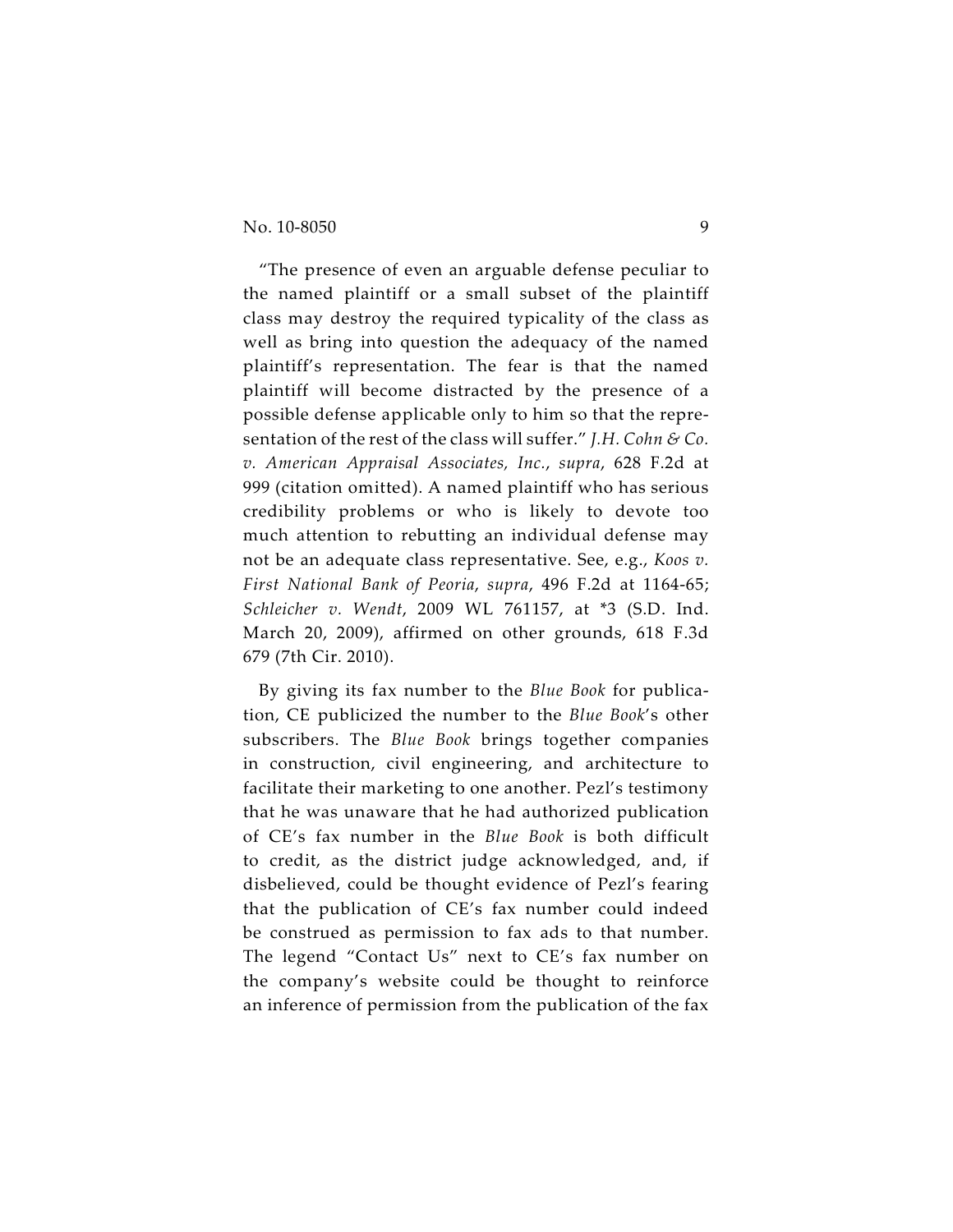number in the *Blue Book*. Compare *Murray v. GMAC Mortgage Corp*., *supra*, 434 F.3d at 954. And notice that the invitation or permission required by the statute for authorizing faxed ads may be "in writing or otherwise"—no specific form of invitation or permission is specified. The district judge did not give adequate consideration to the cumulative significance of Pezl's testimony, the publication of CE's fax number in the *Blue Book*, and its publication on CE's website, in ruling that CE was an adequate representative of the class.

A 2003 regulation of the Federal Communications Commission on which the judge relied states that the mere fact of publication of one's fax number in a directory or a website is not express permission to fax advertisements to that number. But it adds that "given the variety of circumstances in which such numbers may be distributed (business cards, advertisements, directory listings, trade journals, or by membership in an association), it [is] appropriate to treat the issue of consent in any complaint regarding unsolicited facsimile advertisements *on a case-by-case basis*" and that "express permission to receive a faxed ad requires that the consumer *understand* that by providing a fax number, he or she is agreeing to receive faxed advertisements." *In re Rules and Regulations Implementing the Telephone Consumer Protection Act of 1991*, 18 F.C.C.R. 14014, 14129 (FCC 2003), 2003 WL 21517853 (emphases added). A more recent regulation states that "the fact that [a] facsimile number was made available in a directory, advertisement or website does not *alone* entitle a person to send a facsimile advertisement to that number." *In re Rules*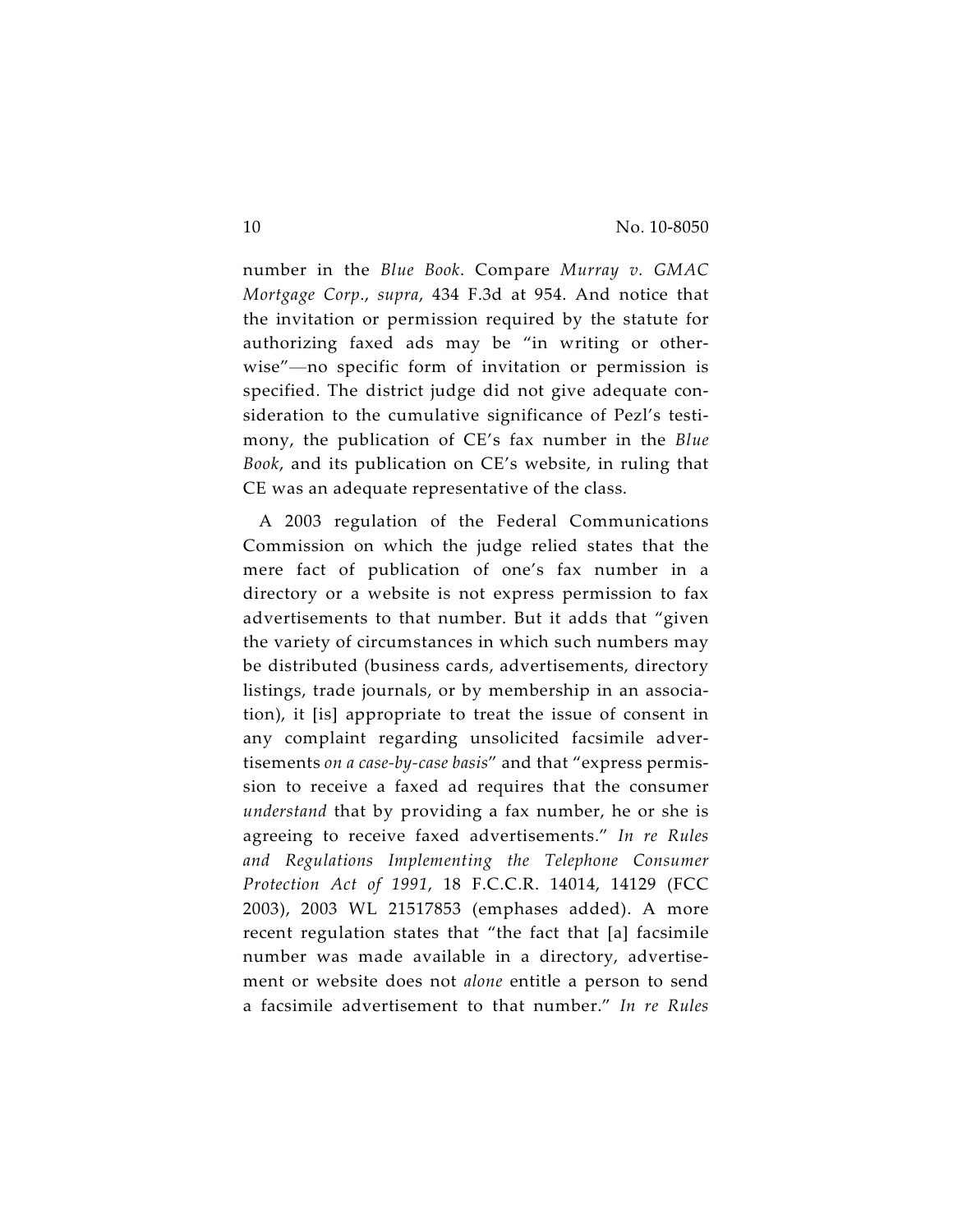*and Regulations Implementing the Telephone Consumer Protection Act of 1991*, 21 F.C.C.R. 3787, 3796 (FCC 2006), 2006 WL 901720 (emphasis added). The words we've italicized in these two passages create uncertainty about the application of "express invitation or permission" to CE's conduct.

The uncertainty is reinforced by the deposition of the *Blue Book*'s editor, taken by one of CE's lawyers in an earlier suit under the Telephone Consumer Protection Act but made a part of the record in the present case. The editor described the *Blue Book* succinctly as a "buying guide for the construction industry," and the following exchange with the lawyer ensued:

Q. Okay. And what I understand is that in terms of people or entities that put their name and address into the Blue Book, is that basically for companies to advertise to get work and submit bids for potential business from this potential client base that might not necessarily be in the Blue Book itself but in the database? [objection and clarification omitted]

A. Yes. People advertise and list themselves in the Blue Book because they are looking to get exposure. The mission of the Blue Book is to bring buyers and sellers together. So we have this unlisted circulation base or user base that they want to get in front of, and they also want to get in front of the companies that are listed in the Blue Book.

Q. Is the underlying purpose of the Blue Book for companies to get exposure to advertise to get work

. . .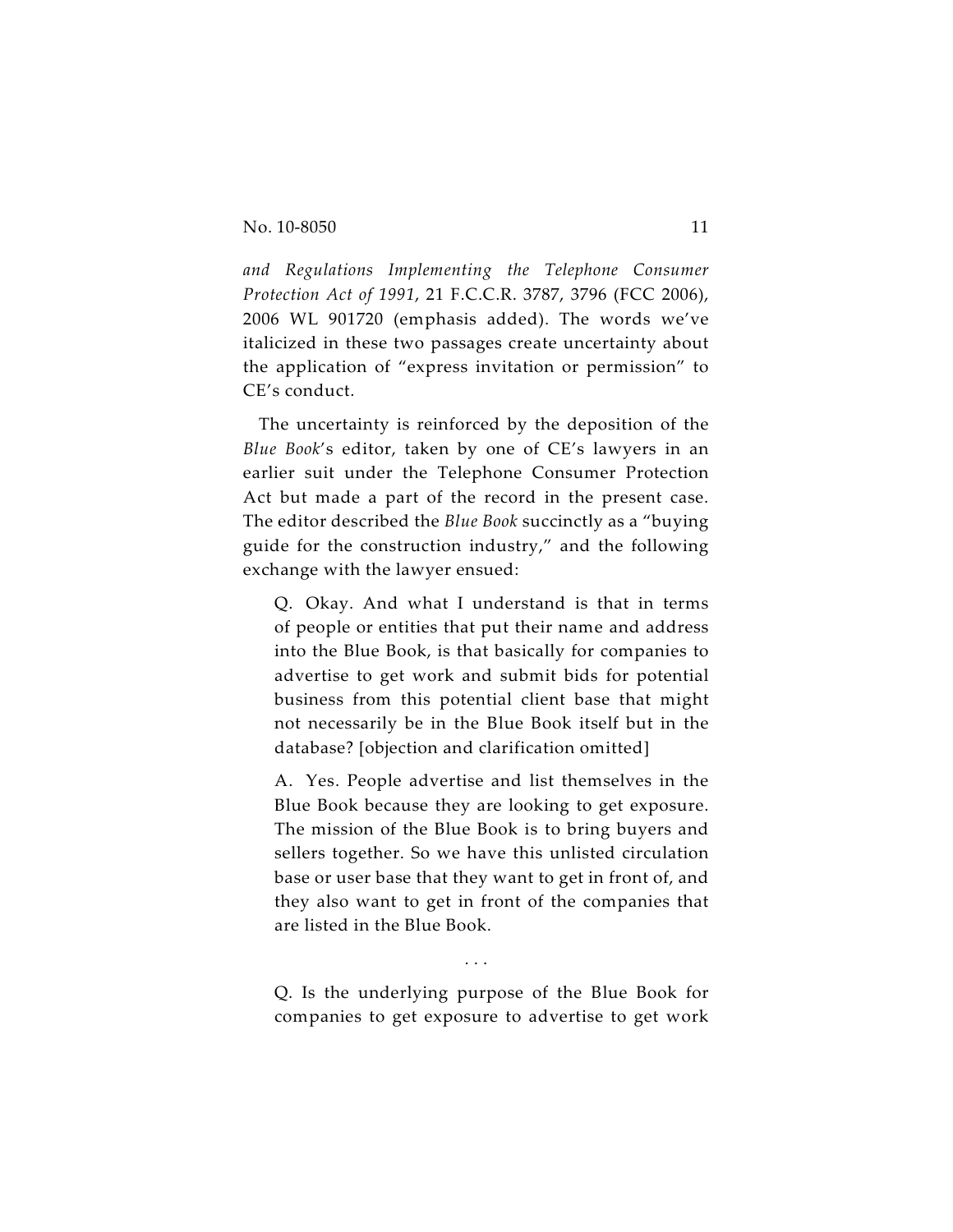and submit bids for potential business for their particular company?

. . .

A. That's correct.

A. The Blue Book is distributed so people in the construction industry can contact each other. So they have a directory. It's like a yellow page of construction. They can find whatever service, product, equipment that they're looking for, and they're able to easily contact that company.

Q. Exactly. And they're looking to contact that company to see if that company will do business for them? [objection omitted]

A. Well, they contact them for a variety of reasons. They do contact them to see if they can work for them or if they can purchase their things. Or many times they contact them to promote their company to them to let them know that, hey, I'm in business in this region, you know, kind of like the GC Showcase. Can you put me on your vendor list? They use it to introduce themselves to other people in the industry.

The editor's testimony suggests that subscribers to the *Blue Book* expect and consent to receive ads, including by fax since they are required to publish their fax number in the *Blue Book* if they subscribe and since no business, as distinct from a consumer, is likely to care whether an ad that it wants to receive comes by email, snail mail, or fax.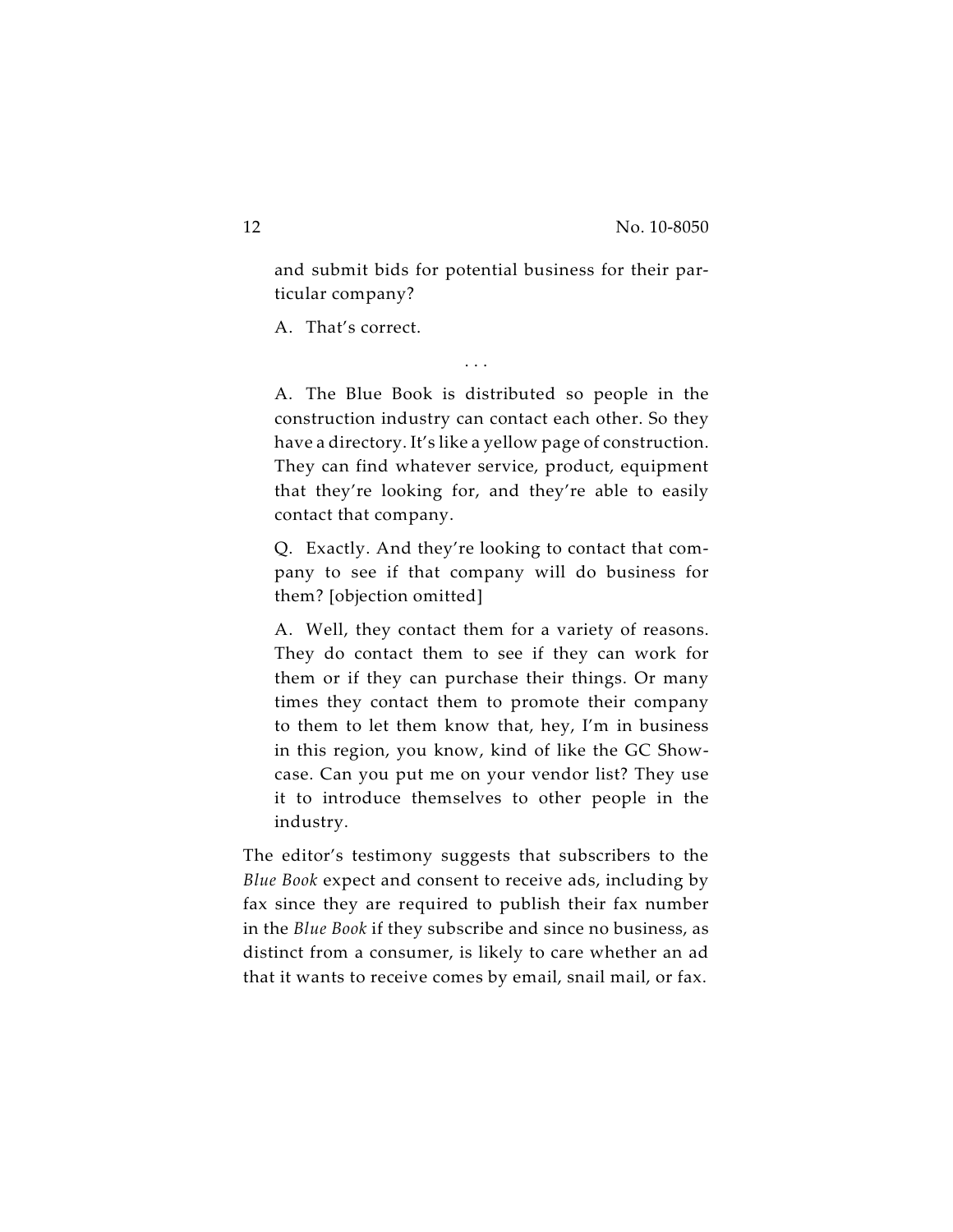The record raises serious doubts concerning the truthfulness of Pezl's testimony about his familiarity with the terms of the contract with the *Blue Book*. The district court erred in treating the subject as immaterial; express consent to communications by fax and email from *Blue Book* subscribers raises a substantial question. The contractual "consent" to communications among a community of businesses involved in the construction industry seems to have no point other than to provide the consent required by this federal law and perhaps similar state laws. The credibility problem and the consent defense are vital in assessing CE Design's adequacy as a class representative. We conclude that, as in *In re Schering Plough Corp. ERISA Litigation*, *supra*, 589 F.3d at 600, and *Beck v. Maximus, Inc.*, 457 F.3d 291, 300 (3d Cir. 2006), the district court must reconsider its ruling that the named plaintiff is a proper class representative.

We don't want to be misunderstood, however, as extending an invitation to defendants to try to derail legitimate class actions by conjuring up trivial credibility problems or insubstantial defenses unique to the class representative. Serious challenges to typicality and adequacy must be distinguished from petty issues manufactured by defendants to distract the judge from his or her proper focus under Rules 23(a)(3) and (4) on the interests of the class, as emphasized in *Dubin v. Miller*, 132 F.R.D. 269, 272 (D. Colo. 1990), where the judge, while decertifying the class, remarked that "few plaintiffs come to court with halos above their heads; fewer still escape with those halos untarnished. For an assault on the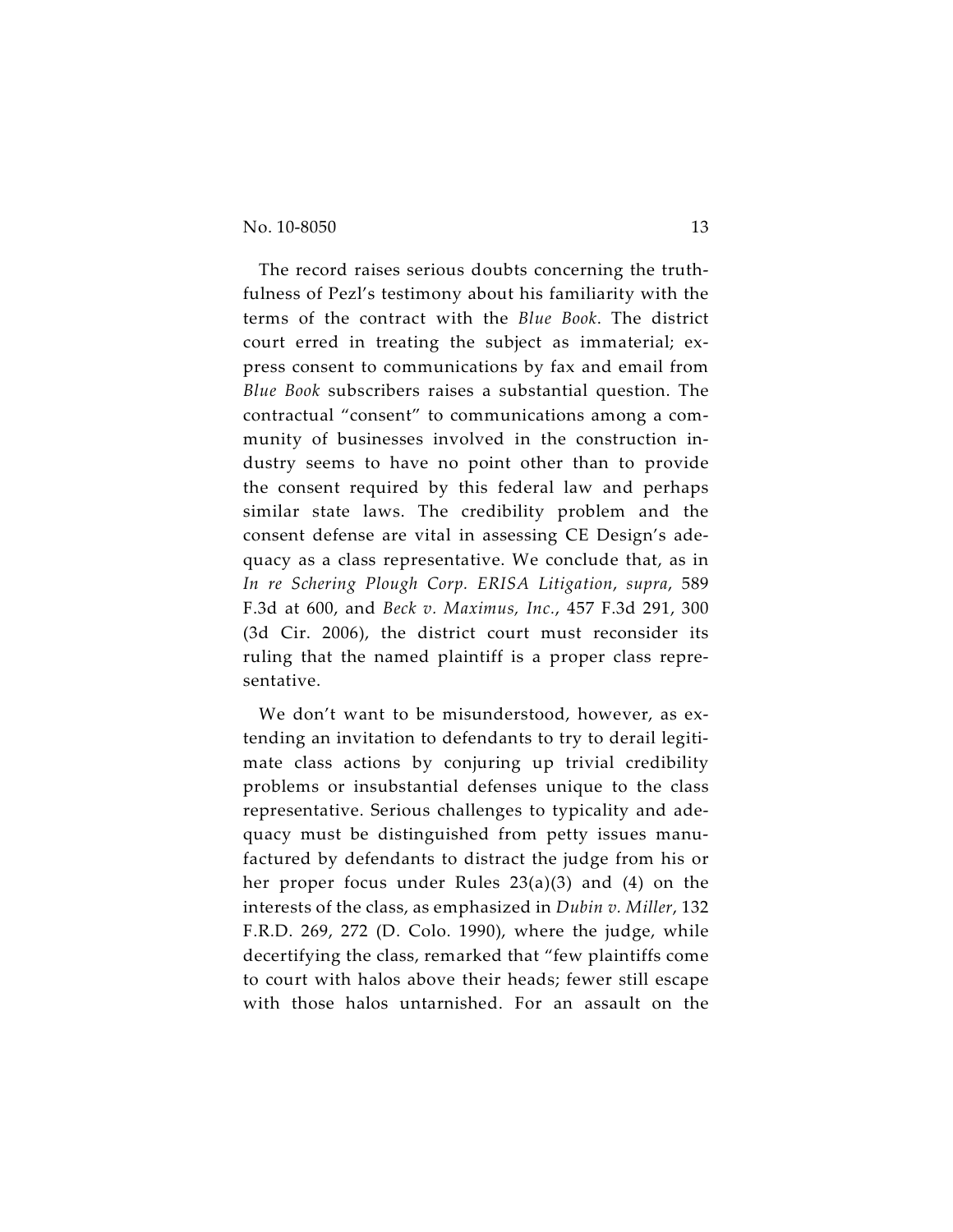class representative's credibility to succeed, the party mounting the assault must demonstrate that there exists admissible evidence so severely undermining plaintiff's credibility that a fact finder might reasonably focus on plaintiff's credibility, to the detriment of the absent class members' claims." See also *Trief v. Dun & Bradstreet Corp.*, 144 F.R.D. 193, 200 (S.D.N.Y. 1992); and compare the denial of class certification in *Koos v. First National Bank of Peoria*, *supra*, 496 F.2d at 1164-65; *Savino v. Computer Credit, Inc.*, 164 F.3d 81, 87 (2d Cir. 1998), and *Gary Plastic Packaging Corp. v. Merrill Lynch, Pierce, Fenner & Smith, Inc.*, 903 F.2d 176, 180 (2d Cir. 1990), with its grant in *Randolph v. Crown Asset Mgmt., LLC*, 254 F.R.D. 513, 518 (N.D. Ill. 2008); *In re Farmers Ins. Co. FCRA Litigation*, 2006 WL 1042450, at \*6 (W.D. Okla. Apr. 13, 2006); *Nelson v. IPALCO Enterprises, Inc.*, 2003 WL 23101792, at \*6 (S.D. Ind. Sept. 30, 2003), and *Rodger v. Electronic Data Systems Corp.*, 160 F.R.D. 532, 539 (E.D.N.C. 1995).

Should the court decide that CE is not a proper class representative, that would not conclude the question whether the suit should be allowed to proceed as a class action. CE's law firm might be able to find a class member who would substitute for CE—a member less vulnerable to the defense of invitation or permission. King markets its product to consumers as well as to businesses. See www.kingmetals.com (visited Feb. 28, 2011). We do not know whether any consumers received the faxed advertisements but if some did, and any of those who did clearly hadn't authorized King to fax advertisements to them (consumers do not subscribe to the *Blue Book*), one or more of them would be potential